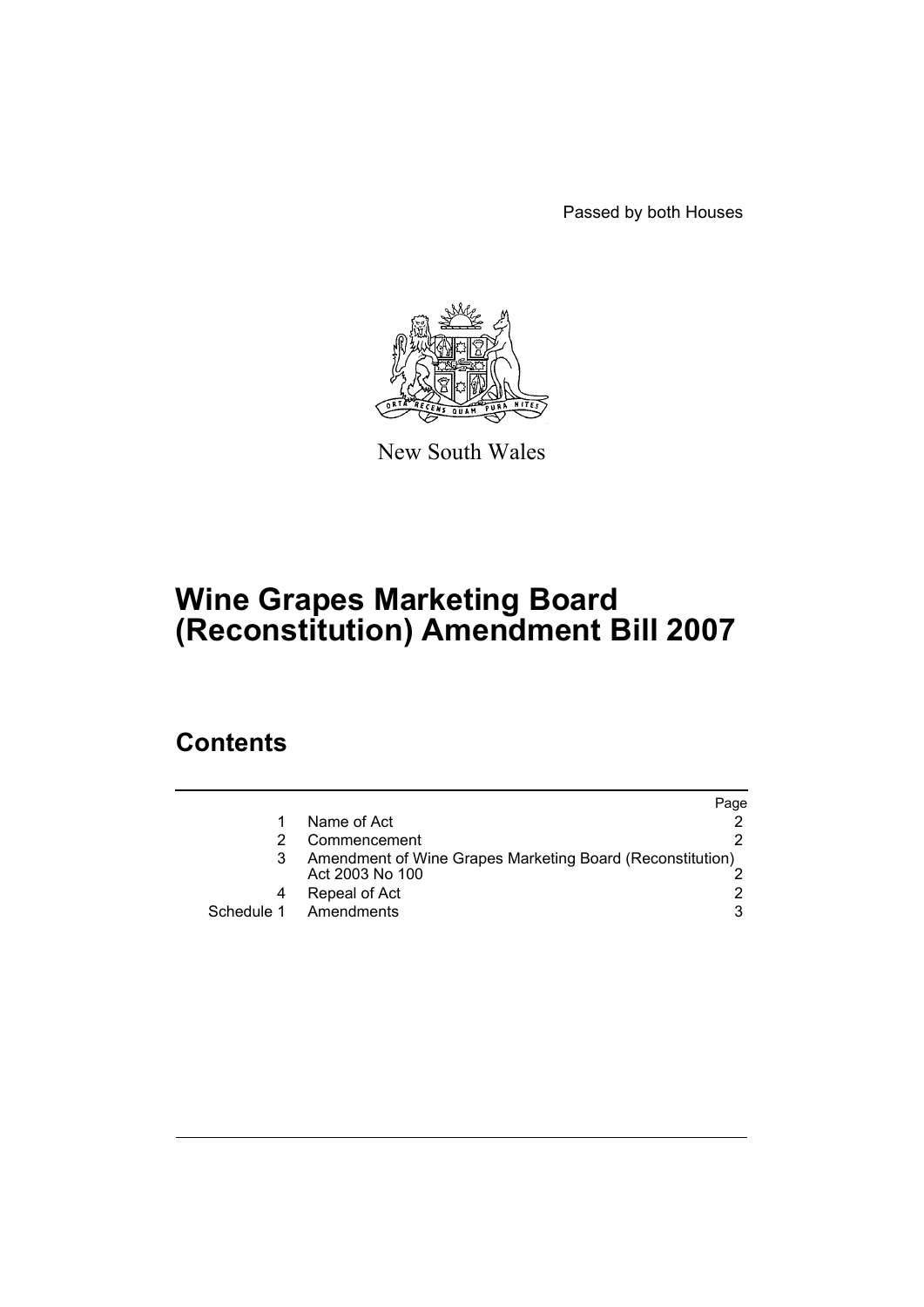*I certify that this public bill, which originated in the Legislative Assembly, has finally passed the Legislative Council and the Legislative Assembly of New South Wales.*

> *Clerk of the Legislative Assembly. Legislative Assembly, Sydney, , 2007*



New South Wales

## **Wine Grapes Marketing Board (Reconstitution) Amendment Bill 2007**

Act No , 2007

An Act to amend the *Wine Grapes Marketing Board (Reconstitution) Act 2003* in relation to contracts for the delivery of MIA wine grapes.

*I have examined this bill and find it to correspond in all respects with the bill as finally passed by both Houses.*

*Assistant Speaker of the Legislative Assembly.*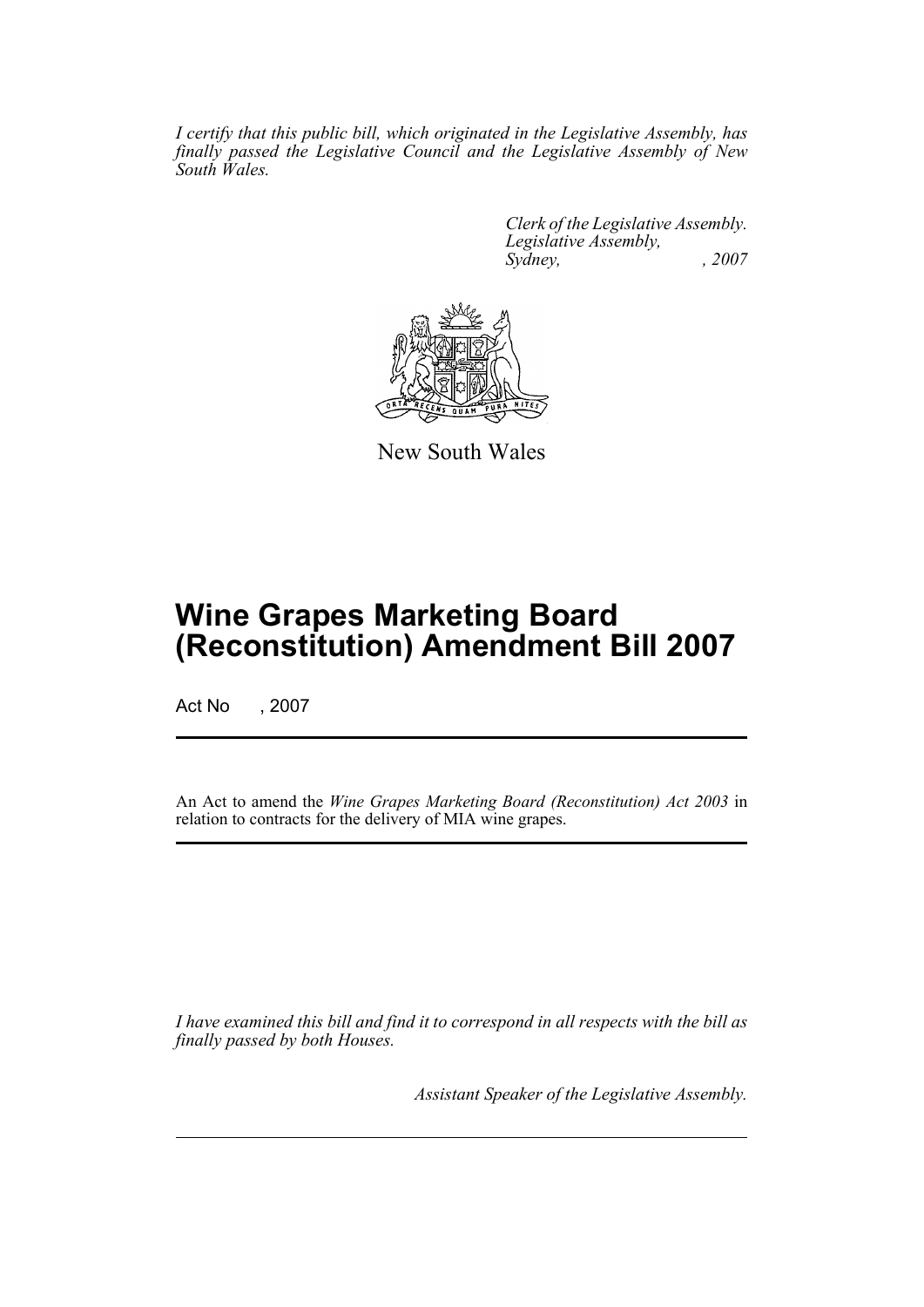### <span id="page-2-0"></span>**The Legislature of New South Wales enacts:**

### **1 Name of Act**

This Act is the *Wine Grapes Marketing Board (Reconstitution) Amendment Act 2007*.

#### <span id="page-2-1"></span>**2 Commencement**

This Act commences on the date of assent to this Act.

#### <span id="page-2-2"></span>**3 Amendment of Wine Grapes Marketing Board (Reconstitution) Act 2003 No 100**

The *Wine Grapes Marketing Board (Reconstitution) Act 2003* is amended as set out in Schedule 1.

#### <span id="page-2-3"></span>**4 Repeal of Act**

- (1) This Act is repealed on the day following the day on which this Act commences.
- (2) The repeal of this Act does not, because of the operation of section 30 of the *Interpretation Act 1987*, affect any amendment made by this Act.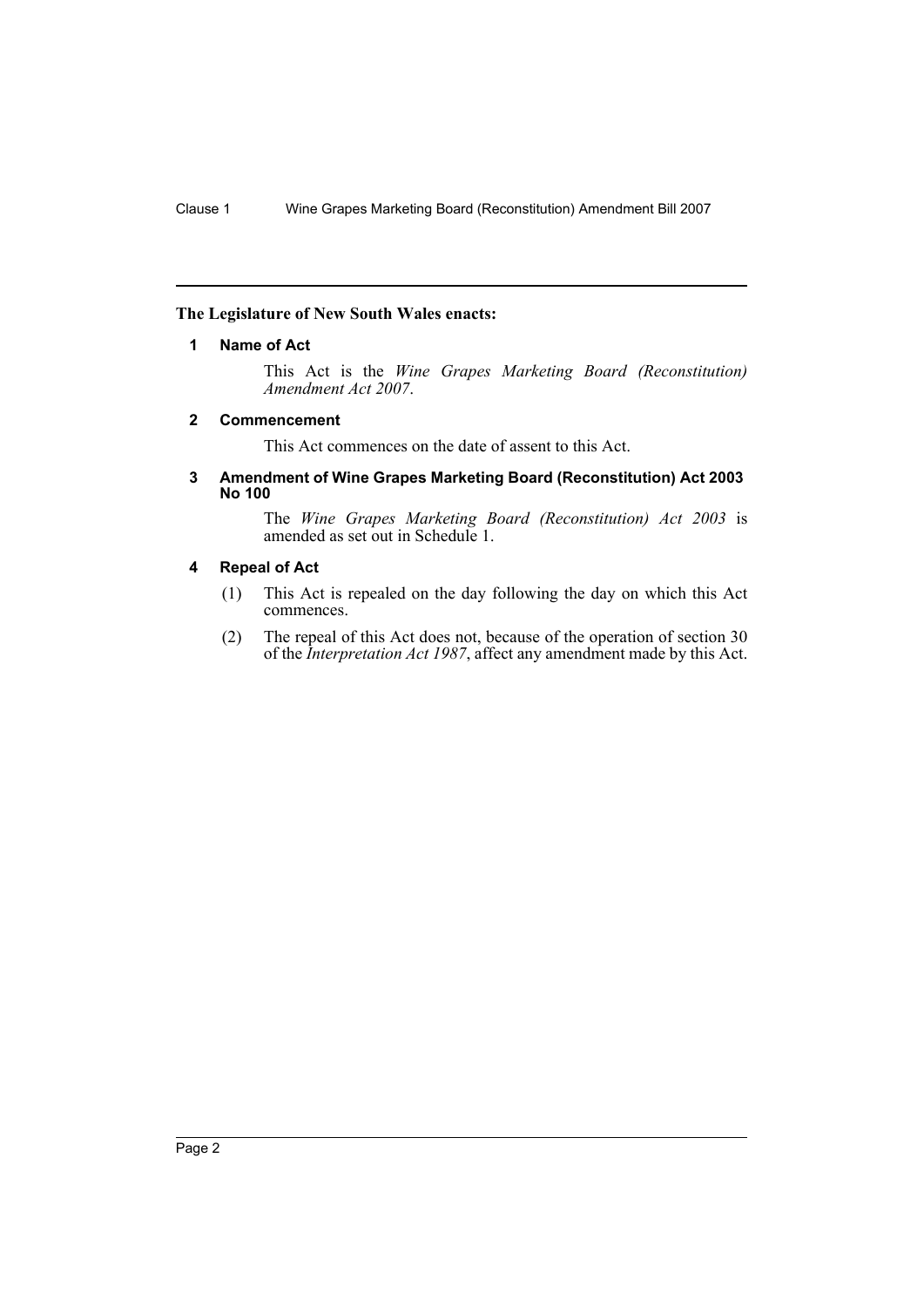Wine Grapes Marketing Board (Reconstitution) Amendment Bill 2007

Amendments **Schedule 1** and the set of the set of the set of the set of the set of the set of the set of the set of the set of the set of the set of the set of the set of the set of the set of the set of the set of the set

(Section 3)

## <span id="page-3-0"></span>**Schedule 1 Amendments**

**[1] Section 3 Definitions**

Omit the definition of *Board*. Insert instead:

*Board* means the Wine Grapes Marketing Board established by regulations under the *Agricultural Industry Services Act 1998*.

**[2] Section 3, definition of "price schedule"**

Omit the definition.

**[3] Section 4 Price schedules**

Omit the section.

**[4] Section 5 Board may make order as to terms and conditions of payment**

Insert "(but not price)" after "conditions of payment" in section 5 (1) (a).

## **[5] Section 5 (2)**

Omit "the regulation set out in Schedule 1".

Insert instead "the regulations under the *Agricultural Industry Services Act 1998* by which the Board is established".

**[6] Section 7 Deliveries of MIA wine grapes not to be accepted unless price schedule notified to Board**

Omit the section.

**[7] Section 8 Persons accepting delivery of MIA wine grapes to furnish certain documentation**

Omit section 8 (c).

**[8] Section 9 Minimum price to be paid for MIA wine grapes**

Omit the section.

**[9] Section 22 Agricultural Industry Services (Wine Grapes Marketing Board) Regulation 2003**

Omit the section.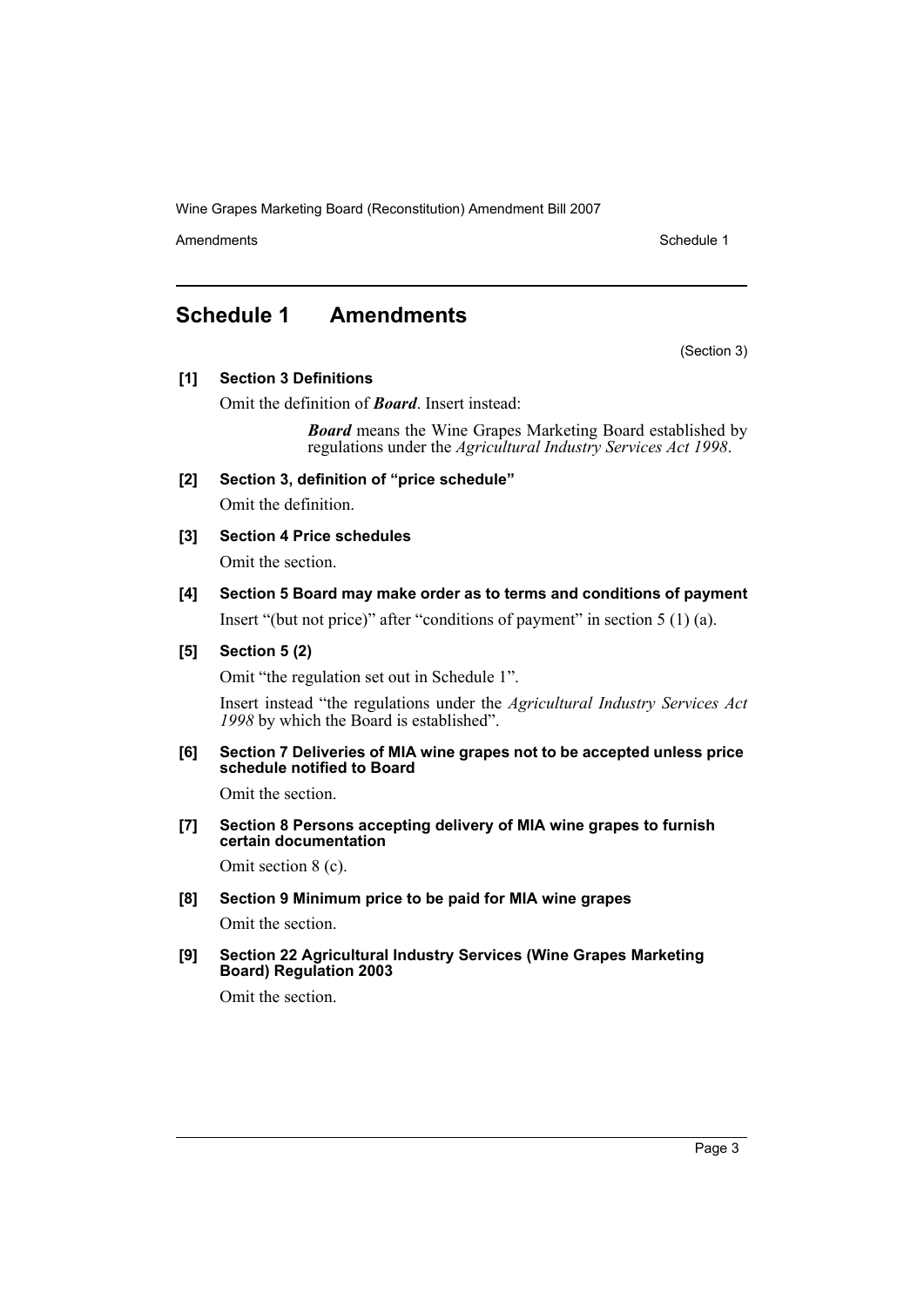Wine Grapes Marketing Board (Reconstitution) Amendment Bill 2007

Schedule 1 Amendments

### **[10] Section 24**

Insert after section 23:

## **24 Savings, transitional and other provisions**

Schedule 1 has effect.

## **[11] Section 26 Repeal of Act**

Omit "2008". Insert instead "2010".

## **[12] Schedule 1**

Omit the Schedule. Insert instead:

## **Schedule 1 Savings, transitional and other provisions**

(Section 24)

## **Part 1 General**

## **1 Regulations**

(1) The regulations may contain provisions of a savings or transitional nature consequent on the enactment of the following Acts:

*Wine Grapes Marketing Board (Reconstitution) Amendment Act 2007*

- (2) Any such provision may, if the regulations so provide, take effect from the date of assent to the Act concerned or a later date.
- (3) To the extent to which any such provision takes effect from a date that is earlier than the date of its publication in the Gazette, the provision does not operate so as:
	- (a) to affect, in a manner prejudicial to any person (other than the State or an authority of the State), the rights of that person existing before the date of its publication, or
	- (b) to impose liabilities on any person (other than the State or an authority of the State) in respect of anything done or omitted to be done before the date of its publication.